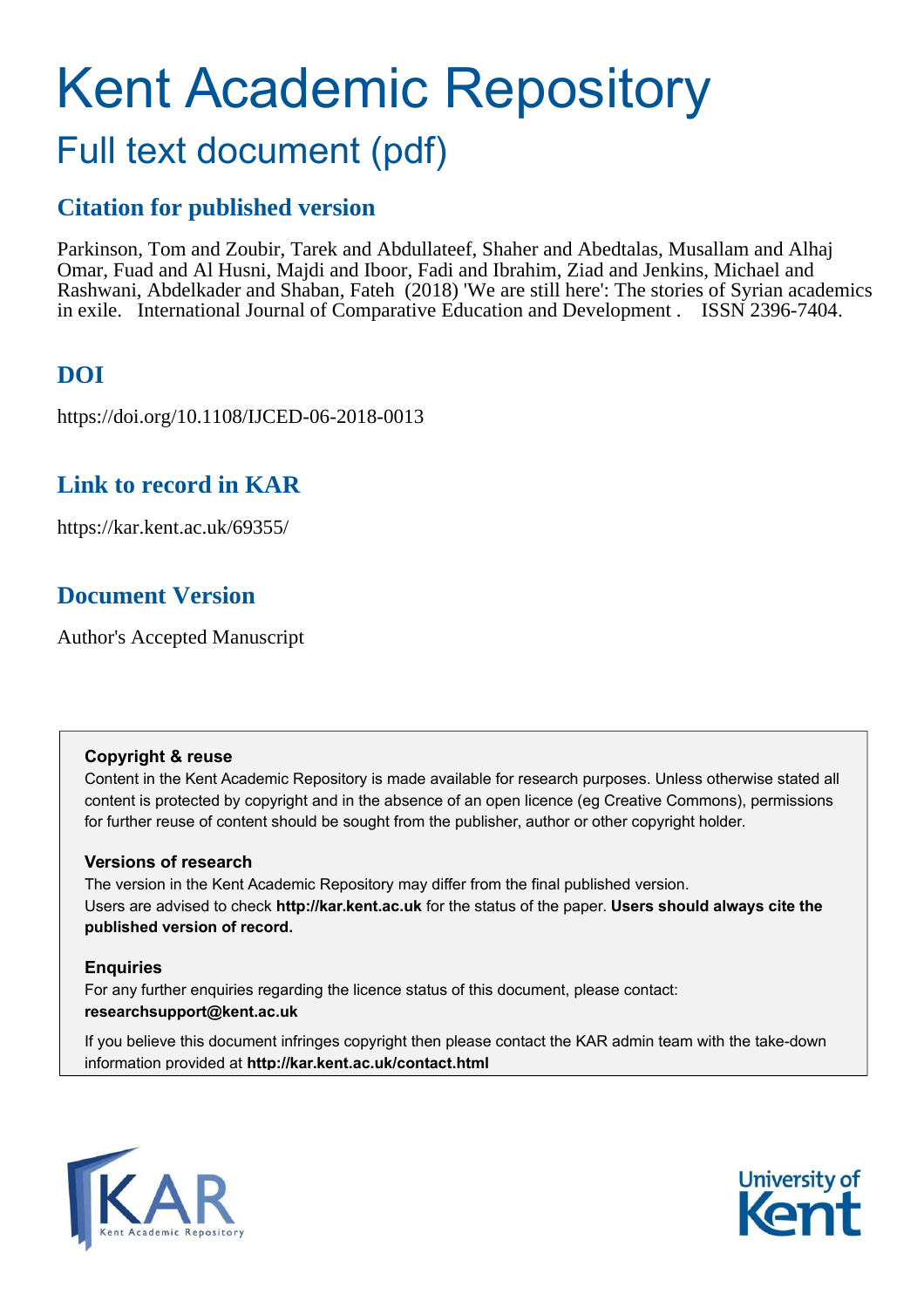

#### **`We are still here': The stories of Syrian academics in exile**

|                  | International Journal of Comparative Education and Development                                            |
|------------------|-----------------------------------------------------------------------------------------------------------|
| R                |                                                                                                           |
|                  | P emerald<br>ESN 2356-7404<br>International Journal of<br><b>Comparative Education</b><br>and Development |
|                  |                                                                                                           |
|                  | 'We are still here': The stories of Syrian academics in exile                                             |
|                  | Journal:   International Journal of Comparative Education and Development                                 |
| Manuscript ID    | IJCED-06-2018-0013.R1                                                                                     |
| Manuscript Type: | Research Paper                                                                                            |
| Keywords:        | Syria, Higher Education, Academic Development, Exile, Visual Methods,<br>Group Process                    |
|                  | SCHOLARONE™<br>Manuscripts<br><b>GARISTICAL PROPERTY</b>                                                  |
|                  |                                                                                                           |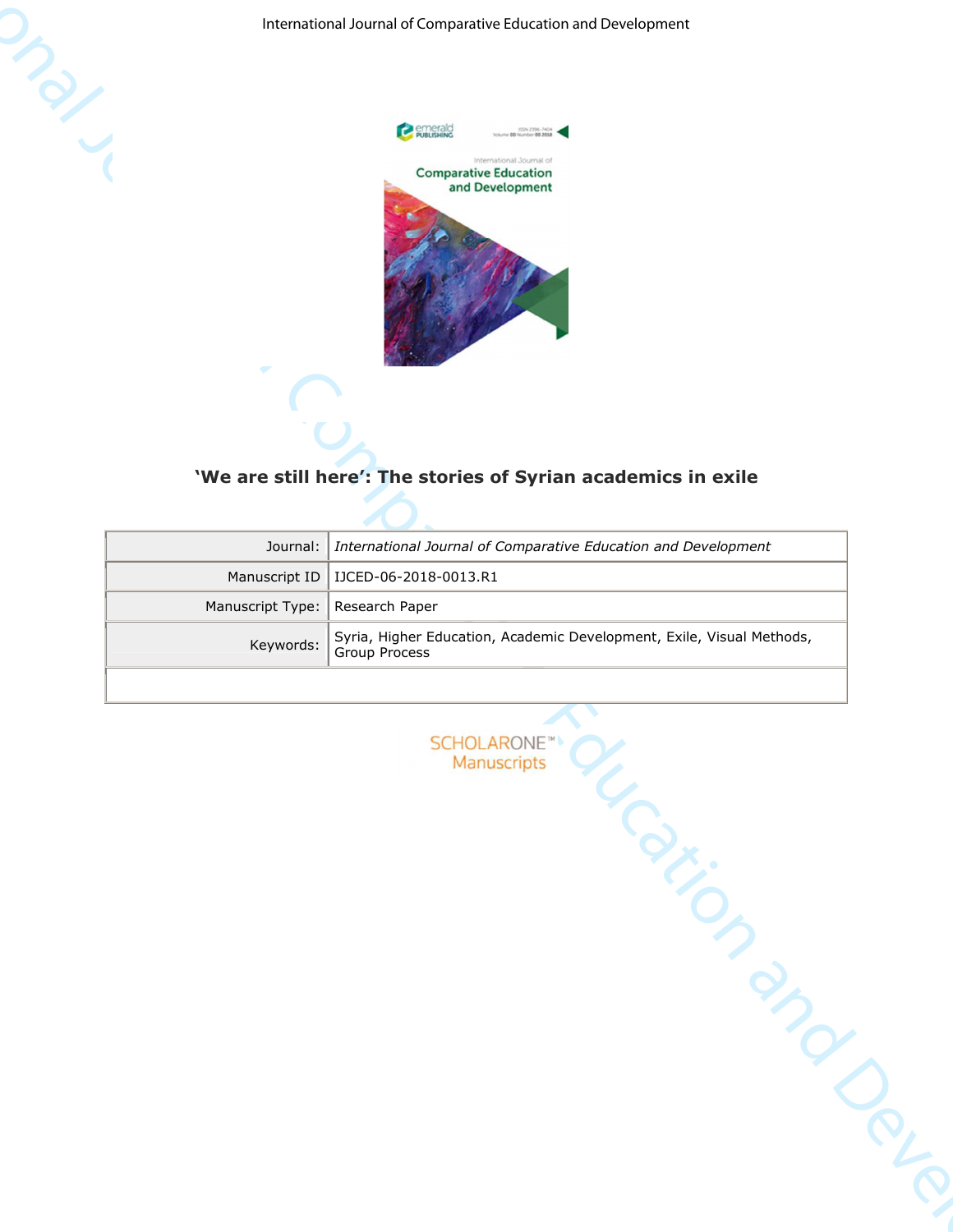#### **'We are still here':** The voices and stories of Syrian academics in exile

#### **Structured Abstract (Compulsory)**

#### **Purpose**

The purposes of this paper are twofold: to generate insight into the experiences of Syrian academics in exile in Turkey, and to explore approaches to collaboration and community building among academics in exile and with counterparts in the international academic community.

#### Design/methodology/approach

The study employs a hybrid visual-autobiographical narrative methodology, embedded within a Large Group Process (LGP) design

#### **Findings**

**IFM210 27**<br>
The new still have's The voices and started  $\pi$  System members in evolve the volve of Comparative Education and Development and Development of Comparative Education and Development and Development and Develo Findings are presented in two phases: The first phase presents a thematic analysis of narrative data, revealing the common and divergent experiences of twelve exiled academics. The second phase presents a reflective evaluation of undertaking the LGP and its implications for community-building and sustaining Syrian academia in exile.

#### **Research limitations**

While this is a qualitative study with a small participant group, and therefore does not provide a basis for statistical generalisation, it offers rich insight into Syrian academics' lived experiences of exile, and into strategies implemented to support the Syrian academic community in exile.

#### **Practical implications**

The study has practical implications for academic development in the contexts of conflict and exile; commu nity building among dispersed academic communities; educational interventions by international NGOs and the international academic community; and group process design.

#### **Originality/value**

The study makes an original contribution to the limited literature on post2011 Syrian higher education by giving voice to a community of exiled academics, and by critically evaluating a strategic initiative for sup porting and sustaining Syrian academia. This represents significant, transferable insight for comparable con texts.

**Keywords:** Syria, Academic development, Exile, Visual Methods, Group Process, Higher Education

**Article Classification: Research Paper**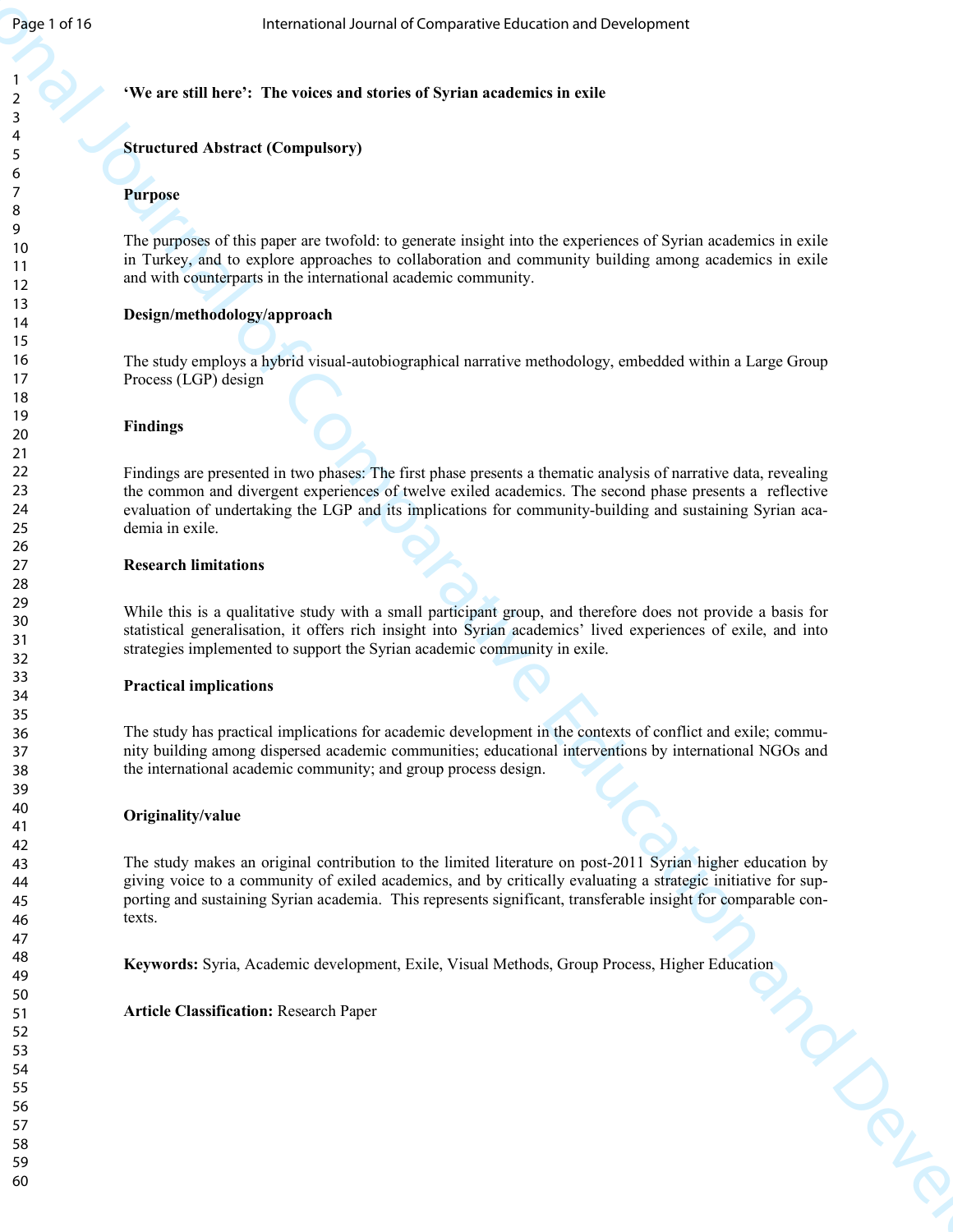#### We are still here: The voices and stories of Syrian academics in exile

#### **Introduction**

Of the fifteen named authors of this paper, twelve are Syrian academics currently living in exile in Turkey, and the remaining three are UK-based academics. Our collaboration took place through the Council for At Risk Academics' (Cara) Syria Programme (hereafter SP), which supports Syrian academics in exile in coun tries within the Middle East region in sustaining their academic work in exile, and which is staffed on a vol untary basis by academics from universities in the UK, Turkey and Europe. Following an initial scoping exercise (Cara 2016), the Cara SP was devised across three strategic strands: English for Academic Purposes (EAP), Research Incubation (RI), and Academic Skills Development (ASD).

**IF the comparative Educational Schonaristic actions and continue the comparative Education And The Comparative Education And The Comparative Education and The Comparative Education and Development Comparative Education a** The Syrians among us share the experience of having seen our country decimated by conflict, and having left our homes, our jobs and in some cases our families behind to seek refuge in an unfamiliar new country. But our stories are not the same: we are a disparate group of individuals, each having experienced a different route to exile, from different starting points, and at different times. We now live in different cities across Turkey, experience different environments and host cultures, and do not see each other regularly outside of SP events. Some of us are scientists, others are engineers, others historians. Some have found employment in Turkish universities, some even with permanent contracts, others are unemployed, others still cross the border regularly to teach inside Syria, others provide consultancy and technical support for local NGOs to solve current challenges faced, and others deliver lectures and promote new knowledge using e-learning environments. Yet we were brought together by circumstance and share a responsibility to stay active as scholars, in order to safeguard our nation's intellectual heritage for subsequent generations. Despite our dif fuse and diverse nature, as a community of scholars we represent the past, present and future of Syrian high er education, and much of our work on the SP is geared towards strengthening our community and preparing ourselves for the challenges that lie ahead, with the support of colleagues from the international academic community. This work is the focus of this paper.

The three UK-based authors work in British universities and volunteer on the SP variously as facilitators, workshop leaders, mentors and English language teachers. We, the UK-based authors, believe that the responsibility to safeguard and protect higher education should not rest solely with those directly affected, but with the global higher education community.

Since February 2017, the SP community has convened at seven residential events in Istanbul. These events have been attended by between thirty and sixty Syrian academics, and a typical cohort of between five and ten UK academics serving as facilitators. These events last several days, and comprise intensive workshops focused around the strands of EAP and ASD. Beyond this however, the agenda of the SP is not pre determined: rather, it follows an inductive action research approach, and the residential events also serve as points to periodically evaluate participants' experiences, diagnose problems and identify needs and opportu nities to inform the design and delivery of subsequent activities. Data to date have been collected via inter view and focus group, but also through bespoke large group processes (LGPs), activities involving eight or more participants (Martin, 2005) working together to identify and address common issues. LGPs on the SP constitute vital learning experiences for all participants, fostering understanding, trust and rapport, and help ing us to achieve areas of consensus, formulate strategic responses to challenges, and develop relational agency and relational expertise (Edwards, 2011). In this paper, we outline and present the findings of a two day LGP, designed to address five principal objectives:

- to generate understanding of Syrian academics' experiences of life in exile, both within and beyond our community
- to foster collaboration among and between Syrian and international academics
- to provide an authentic opportunity to investigate Syrian academia in exile systematically, using qualitative research techniques and approaches
- to provide an opportunity to develop and activate core English language skills and vocabulary, in order to support awareness raising and engagement with the international community

The Syrian authors adopted the dual role of participant-researcher, being at once the sources of data and those undertaking the intersubjective analysis. Visual and autobiographical methods were used to elicit and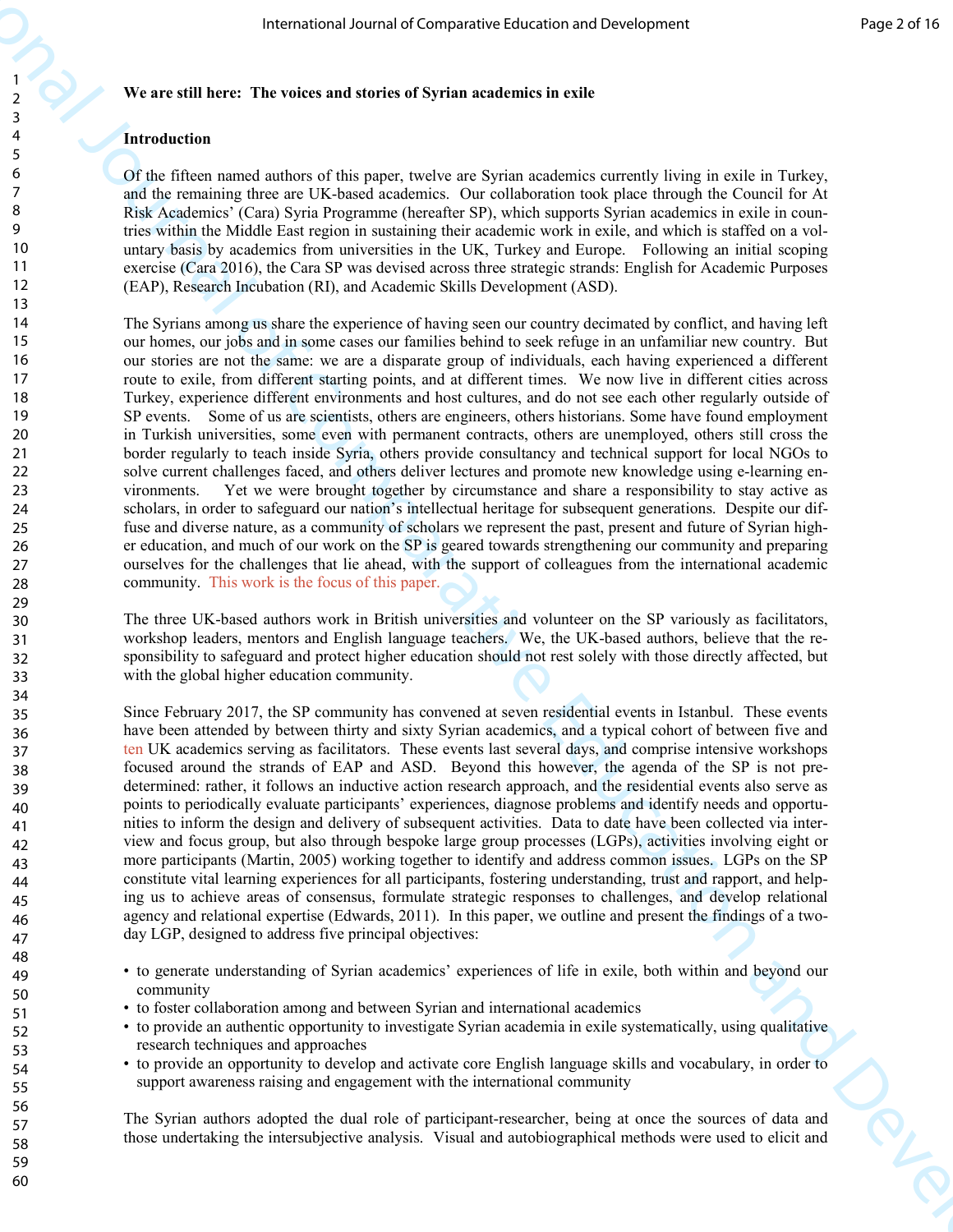compare our individual narratives relating to academic life in exile. Graphic interim data were used as stim uli to facilitate the capture of reflective verbal data, which were then analysed collectively using thematic analysis techniques.

We begin by situating the study within the context of Syrian academia in exile, summarising the impact of conflict and war on Syrian higher education and its populations. This is followed by a summary of the work of the Council for At Risk Academics (Cara), and the action research model of its Syria Programme (SP) in particular. We then turn our attention to our primary research, outlining the rationale and methodology for the study, and our application of visual and autobiographical methods and thematic analysis. Our findings are then presented in two phases. The first presents the results of a thematic analysis of narrative data per taining to the Syrian authors' experiences of exile. The second phase presents a reflective evaluation of the LGP in relation to the objectives set out above, and draws on qualitative evaluation survey data collected shortly after the LGP, and on the authors' subsequent reflections captured during an online discussion forum. In our concluding discussion, we synthesise the findings of these two phases within the frame of relational agency, highlighting challenges and opportunities in relation to collaboration, community building and ca pacity building in the context of exile, displacement and trauma, and offering suggestions for future higher education projects in conflict regions.

#### **Syrian HE** in the context of conflict

**INTERFERIME CONTROL CONTROL CONTROL CONTROL CONTROL CONTROL CONTROL CONTROL CONTROL CONTROL CONTROL CONTROL CONTROL CONTROL CONTROL CONTROL CONTROL CONTROL CONTROL CONTROL CONTROL CONTROL CONTROL CONTROL CONTROL CONTROL** Syria's civil war first broke out in 2011. In the intervening seven years, all aspects of public life inside the country have been ravaged by violence and its fallout. Higher education has not been spared: university buildings, infrastructure and resources have been destroyed, and their populations have been subjected to violent attacks, intimidation and militarisation (Anonymous, 2017; Bakarat and Milton, 2015; Barascil, 2017; Watenpaugh et al., 2014, Young-Powell, 2017). Over the last seven years, over two-thousand academics have fled Syria (King, 2016; Sheikh, 2016), mostly to the neighbouring countries of Jordan, Turkey and Lebanon. Refugee academic communities in these countries can face hostility, and linguistic and bu reaucratic obstacles to continuing their academic work (Al-Ibrahim, 2016; Sheikh, 2016); the Institute of International Education (IIE) estimates that less than 10% of displaced Syrian academics have continued their academic careers in exile (Sheikh,  $2016<sup>1</sup>$ ). In Turkey, the country that has accepted the largest number of Syrian refugees, exiled academics can experience restrictions in relation to travelling beyond and within the country, or undertaking certain types of paid work, due to conditions associated with their temporary pro tection status (Icduygu and Millet, 2016), or to lacking necessary documentation (Ammar, 2016).

Research in comparable conflict contexts such as Iraq and Afghanistan have highlighted legacies of psycho logical trauma among staff and students (Banbury and Hayward, 2013; Bright and Mahdi, 2009). Inevitably, life for Syrian academics in exile can entail a dramatic shift in material circumstances and the loss of social status (Al-Ibrahim, 2016; Watenpaugh et al., 2014), compounding high levels of psychological trauma resulting from violence and displacement (Avery and Said, 2017; Bakarat and Milton, 2015; King, 2016; Watenpaugh et al., 2014; Young-Powell, 2016).

De Wit and Altbach (2016) note that well-educated Syrians currently based in European and other developed countries are statistically unlikely to return home. This points to a profound, long-term skills deficit inside Syria, and the need for higher education solutions to educate and train the Syrian population to address future challenges. Images in Figure 1 offer examples of Syrian academics and students engaged in teaching and learning, among the rubble of destroyed campuses, in refugee camps, and in temporary buildings. Implicit in these photographs is a clear message: we, the Syrian academic community, are still here. Among academics who have fled the country, many have maintained contact with their students and are committed to working in exile to secure their country's future through education. Initiatives such as the Jamiya Project (Webster, 2016) have sought to connect Syrian academics and students, and support engagement in higher education<br>among refugee communities. The impetus to teach, learn and research remains. among refugee communities. The impetus to teach, learn and research remains.

59 60 -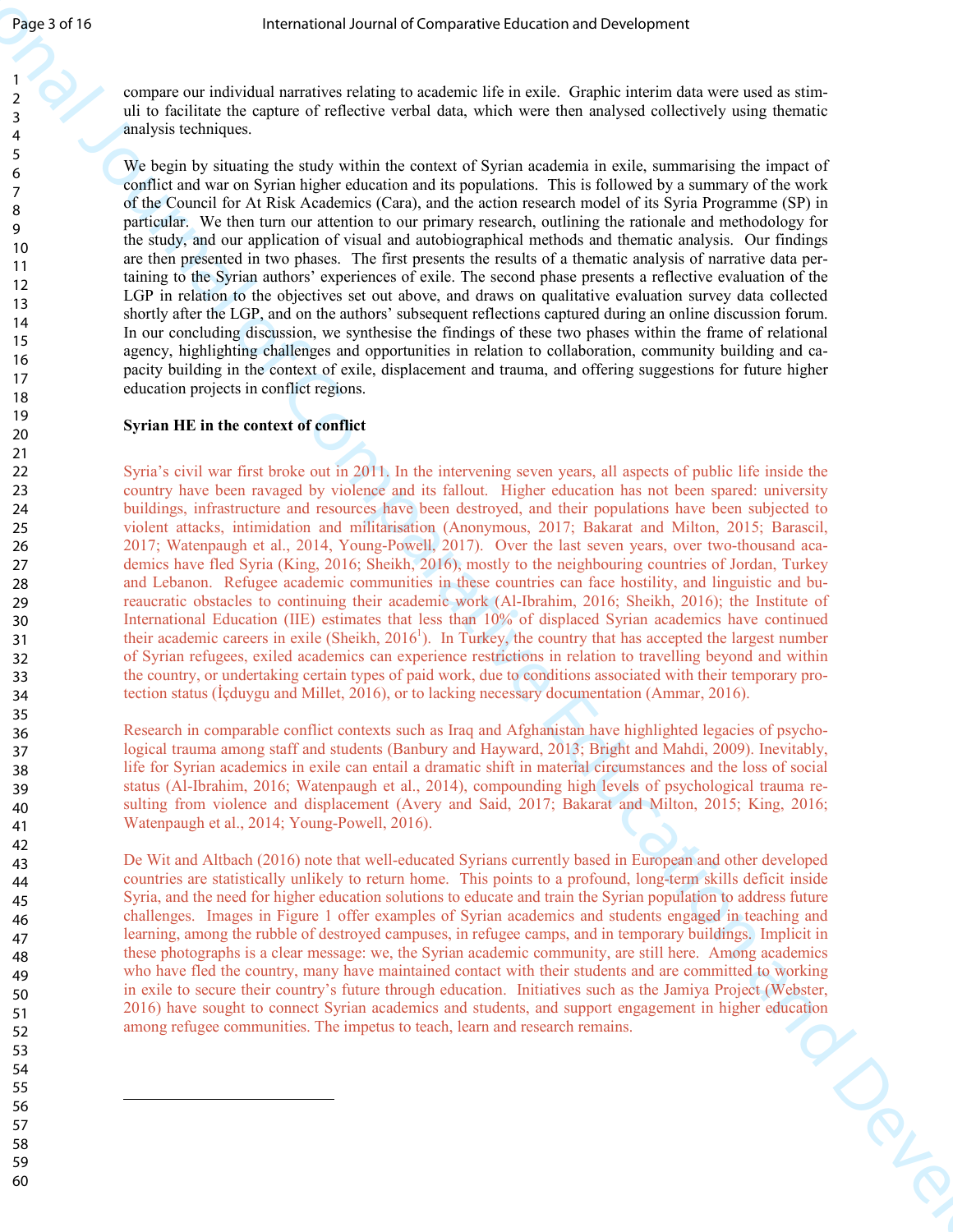While we have no reason to doubt its veracity, it should be acknowledged that much of the literature refer enced above might be considered grey literature. Notwithstanding recent exceptions, the plight of Syrian academia post-2011 has been neglected within scholarly research, and first-hand accounts from within the Syrian academic community are particularly scarce. A key aim in writing this paper therefore is to address



Figure 1. Syrian academics and students teaching and learning among the rubble of destroyed campuses  $(A, B)$ , in refugee camps (C) and in temporary premises (D). Source: Aleppo University in Liberated Areas, 2012-2016

The twelve Syrian authors of this paper count ourselves among the Syrian academic community exiled with in the region. In seeking to safeguard an academic future for our country, key challenges our community faces relate to promoting awareness internationally of the need to protect Syrian higher education, self organisation, engaging with the international community, and the establishment of appropriate models of collaboration in the absence of suitable infrastructure and resources, and in the context of trauma and diffi cult material circumstances.

#### **Cara: Supporting at risk academics since 1933**

The Council for At Risk Academics (Cara) is a UK-based non-profit NGO that has supported academics at risk from conflict and persecution since 1933. Cara's precursors the Academic Assistance Council (AAC) and the Society for the Protection of Science and Learning (SPSL) were established in 1933 and 1936, re spectively, in response to the expulsion of academics under Nazi Germany. During the Second World War, the SPSL provided support and financial assistance to some two thousand academics and their families flee ing Europe to the UK and other countries, and connecting them with networks of international colleagues. This approach continued after the end of the War, with Cara supporting academics at risk in other global contexts, and is still the main basis for Cara's Fellowship Scheme, which assists individual academics by securing visiting academic positions at UK universities, and offering stipendiary support. In recent years however, in response to the scale and duration of crises in the Middle East, Cara has also established regional programmes offering *in situ* support to academic communities still domiciled in the region.

The Syria Programme in Turkey was launched in 2016. Marketing of the programme to these communities has largely been through word-of-mouth, and recruitment relies on individual academics making contact with Cara, and formally asking to join the programme. Criteria for registration are that the applicant must hold, of have previously held, an academic post, and hold a minimum of a master's degree. There are cur rently over one hundred and fifty Syrian academics registered on the programme, the majority of whom are based in cities across Turkey. From the outset, the SP has been needs-driven and focused on capacity building across the three key strands of EAP, ASD and RI. Regular reconnaissance, consultation and evaluation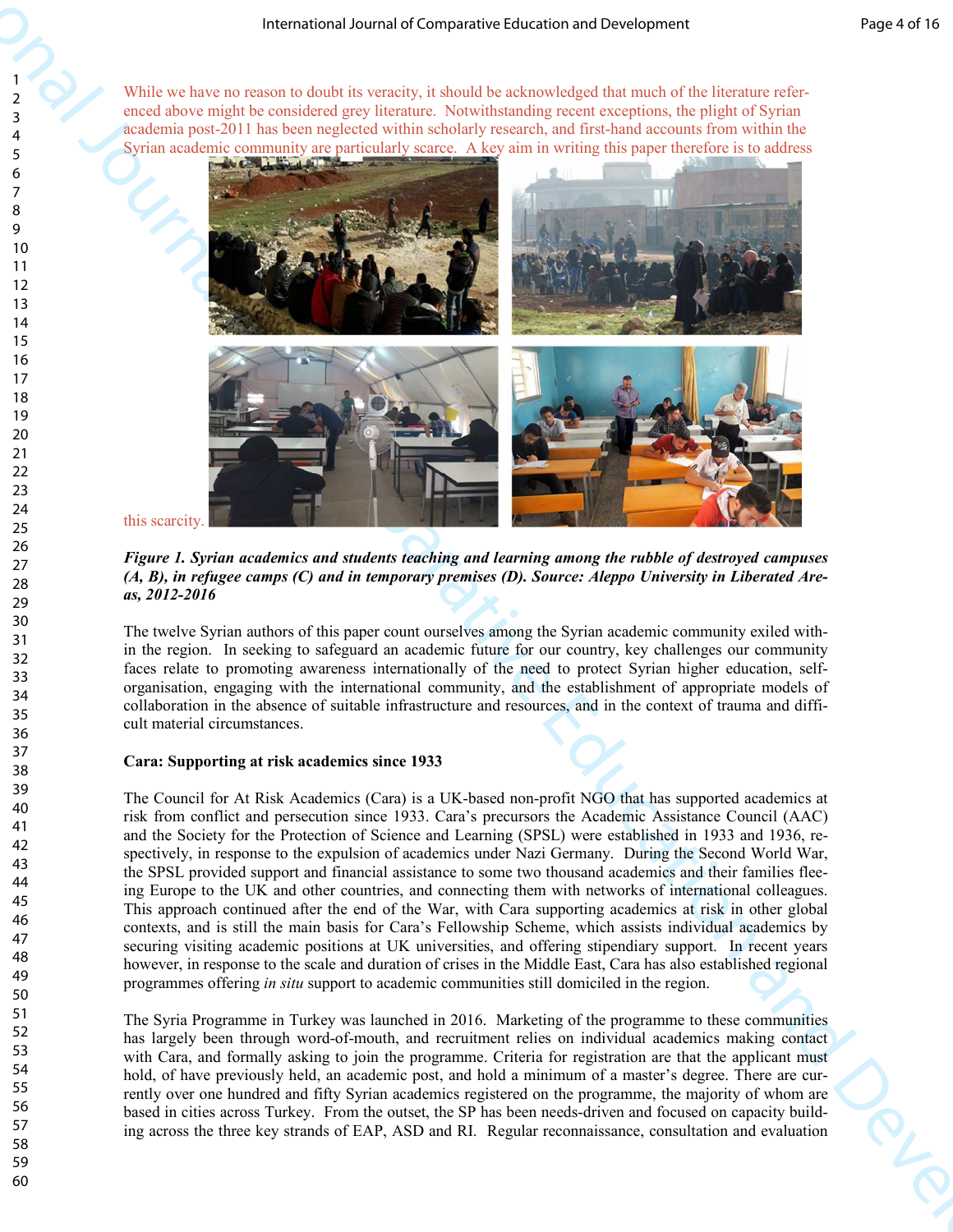informs programme design and delivery, ensuring that needs are identified and addressed. The programme is overseen by strand steering groups comprising UK academics, Syrian academics (Cara Fellows) and Cara staff. The EAP strand of the programme is delivered via a combination of weekly one-to-one lessons with an assigned tutor via a dedicated portal, and intensive residential events. The ASD strand is delivered through a programme of fortnightly webinars, planned around emerging needs and issues, and intensive resi dential events. Where opportunities arise, RI is facilitated through individual peer mentorship by UK-based researchers with similar research interests, and three to sixweek long visits to UK universities to support collaboration.

In addition, a key holistic objective of the SP is to facilitate networking and collaboration *among* the Syrian academic community in exile. Cara activities, and the residential events in particular, provide opportunities for Syrian academics to come together to work on projects, share plans and ideas, and simply be in each oth er's company.

#### **Rationale: Telling our stories, and learning to work together**

As noted earlier, this study sits within the wider action research context of the Cara SP, and as such has con comitant, mutuallysupporting research and applied (action) aims. Applied aims include building capacity in research methods, English for academic purposes, and learning to work together as a diverse, multidiscipli nary community. This our foremost applied aim here, alongside the research aim of generating insight relat ing to the experiences of Syrian academics in exile.

**INTERFERENT SECTION CONTROL CONTROL CONTROL CONTROL CONTROL CONTROL CONTROL CONTROL CONTROL CONTROL CONTROL CONTROL CONTROL CONTROL CONTROL CONTROL CONTROL CONTROL CONTROL CONTROL CONTROL CONTROL CONTROL CONTROL CONTROL** Edwards (2011) observes that in addition to specialist (disciplinary) expertise, collaboration between indi viduals with different backgrounds and expertise requires *relational expertise*, 'an additional form of expertise which makes it possible to work with others to expand understandings of the work problem as [...] an object of activity' (p.33). This arises from *relational agency*, a term that denotes the 'capacity to work with others to strengthen purposeful responses to complex problems' (p.34). In contrast to hierarchical collabora tions involving clear leadership by a single individual who is supported and resourced by others, in relational collaborations tasks are expanded and enriched by mutual recognition of others' values, motives and re sources, and the realignment of one's own responses to the collective interpretations that arise from this mu tual recognition. Fairhurst and Uhl-Bien (2012) meanwhile examine leadership from a relational perspective, moving away from the dominant focus in leadership research on individual traits. In contrast, a relational approach assumes that leadership is co-constructed in relational interaction processes that support meaningful collaboration. While Fairhurst and Uhl-Bien (2012) focus on hierarchical relationships, their understanding of relational leadership as shared, dynamic and potentially fluid is pertinent to flat leadership con texts, as is Brower, Shoorman and Tan's (2000) observation that effective relational leadership is character ised by trust. From a philosophical perspective, Buber's (1925) distinction between I-it (Ich-es) and I-thou (Ich-du) differentiates between experiential engagements with the object (ich-es) which are utilitarian and distanced, and relational encounters in which the subject and object participate in something together and perceive the fullness of each other's humanity.

Common to these constructions is the view that meaningful relationships can be prepared for, enhanced and supported. Edwards (2011) suggests that time and resources should be allocated to drawing out and stimulating engagement with others' perspectives, with 'the meta-level aim of developing mutual recognition' (p.38). In order to facilitate this, a collaborative autobiographical approach was chosen. In collaborative autobiographical research, 'both the substantive findings and the collaborative research process are designed to 'raise consciousness'' (Butt and Raymond, 1989, p.404), and the process provides 'a route to insight, a way to build community and a means of democratising research' (Lapadat et al., 2010). In the following<br>section we outline the design and delivery of a large group process, centring on a collaborative autobiog-<br>according to section we outline the design and delivery of a large group process, centring on a collaborative autobiog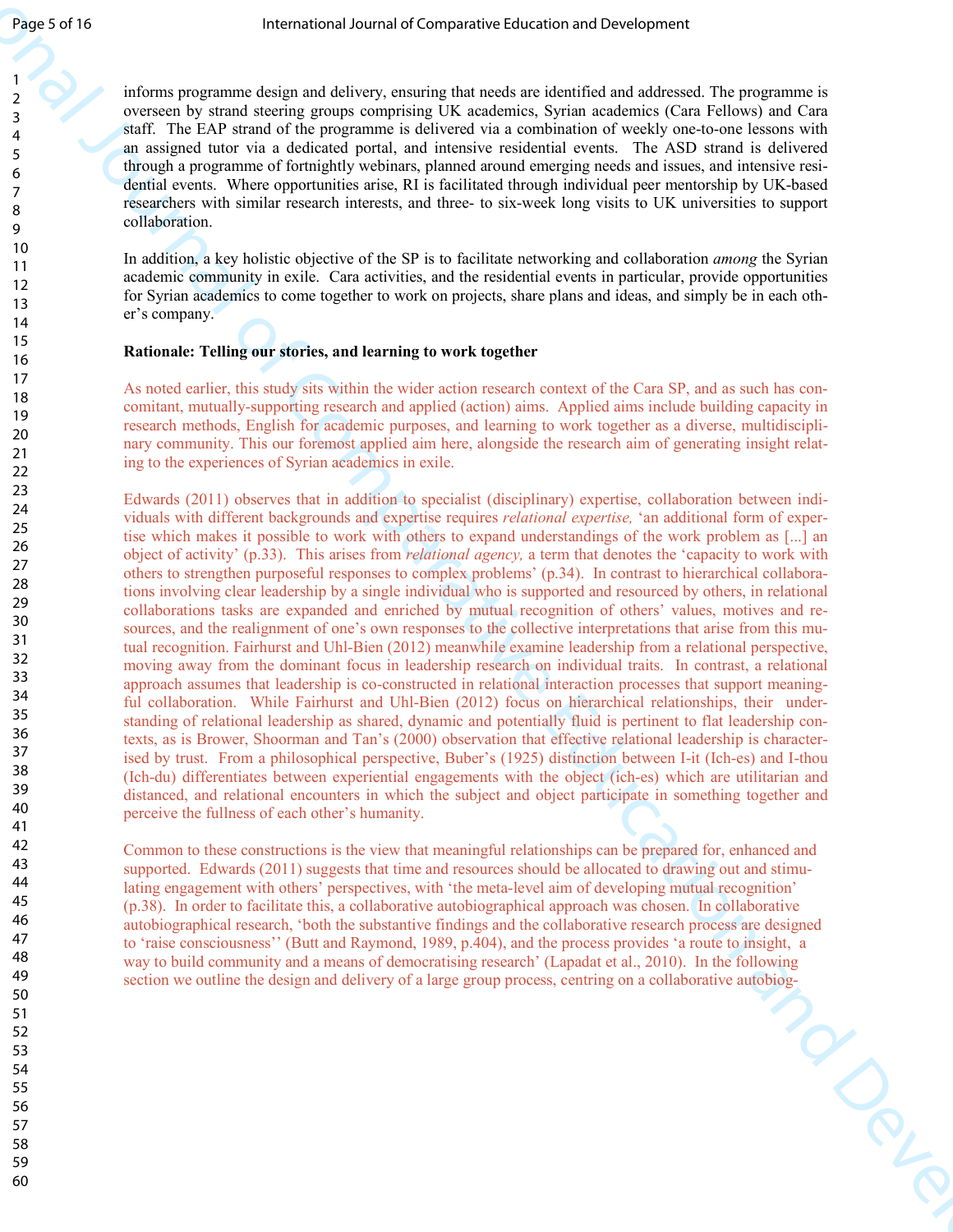



*Figure 2. UK academics, Syrian academics (Cara Fellows) and Cara staff, photo from an intensive work*shop for capacity building across the strands of EAP and ASD, 27-30 April 2018, Istanbul (some participants not pictured)

#### **Methodology: A hybrid visual-autobiographic methodology within a large group process (LGP) design**

Data collection and analysis for this study took place within the format of a two-day large group process (LGP). LGPs have origins in social psychology and organisational management, and particularly within ac tion research contexts (e.g. Lewin, 1941), where they are used to engage groups in learning and working to gether to address common issues and improve their conditions. Today, LGP work is a broad field comprising an array of approaches for convening groups to address important issues or problems. Despite this variety, most approaches however share the features of systematic design, inductive inquiry, qualitative sense making (Tavistock Institute, 2017) and an urgency to the issue at hand. Martin (2005) cautions against off theshelf approaches to LGP design, and suggests that the structure of LGPs should be determined by the specific nature of the problem. A theoretical understanding of subjectivist ontology/epistemology, and prac tical experience of group facilitation and qualitative social research methods, support rigour and validity in design. A central principle of LGPs in action research is that they should work towards applied, as well as research aims: put simply, they are not simply an academic research exercise, but should promote learning and capacity-building among the participant group. Validity in action research projects is gauged not only against academic research criteria, but also in terms of the extent to which these applied ends are achieved, termed catalytic validity (Lathar, 1986).

Accordingly, in addition to the research aim of understanding the experiences of individual Syrian academics in exile, we sought in our LGP design to address priorities that have arisen over the course of the SP thus far, namely fostering successful collaboration among Syrian academics, and with their UK-based counterparts; improving the Syrian participants' ability to network and communicate internationally through the English language; and building research capacity through practical experience of collaborative qualitative research. Activities within the LGP were designed to address these priorities simultaneously and synergistically. Overall delivery of the LGP was facilitated by the UK-based authors, and supported by colleagues specialis-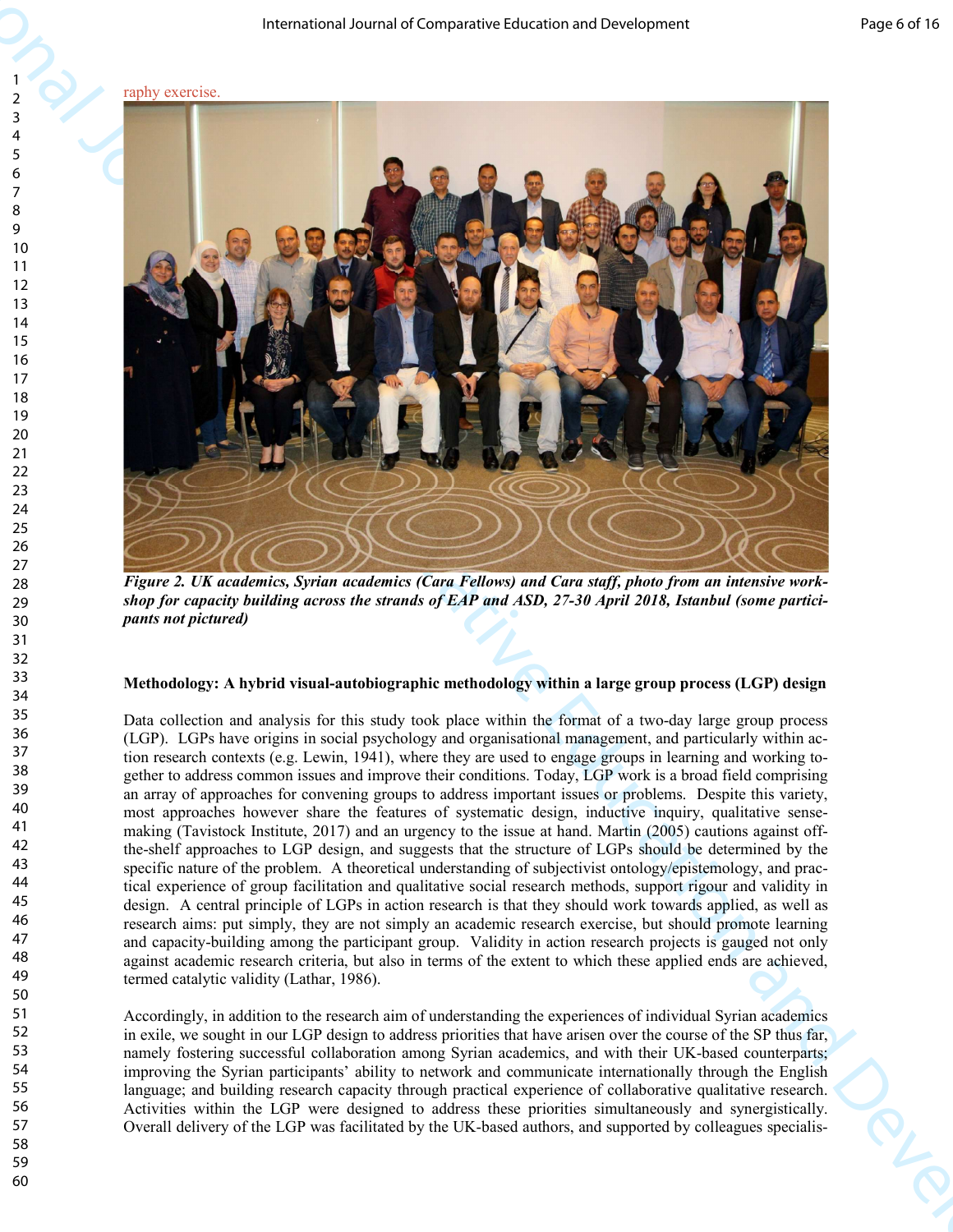ing in English for academic purposes, and a professional interpreter. Autobiographical and visual methods were used to elicit participants' stories of coming into, and life in, exile.

#### *Autobiographical research*

Although pure autobiography is primarily associated with the humanities, autobiographical approaches such as reflective writing and auto-ethnography are becoming established and well-theorised in the social sciences, especially in education. These approaches involve the researcher attending to their own experiences with the same degree of critical analysis as would be applied to those of external interlocutors in traditional quali tative research settings. Bullough and Pinnegar (2001) warn that not all autobiography is scholarly, and that for autobiographical research to be valuable to others, personal experiences must be sufficiently related to public issues: 'tipping too far toward the self side produces solipsism or a confessional, and tipping too far the other way turns self-study into traditional research' (p.14).

Autobiographical methods fall within the category of narrative approaches, which are rooted in the construc tivist principle that we construct and make sense of the world through stories (narratives)—our own and those of others (Keats, 2009). In narrative research, stories might be analysed in various ways; syntactically, semantically, structurally or, as in this research, thematically.

#### $Visual Methods$

**IPS 22 7 61**<br>
International of the system and a performant interpretational or the system particle is a structure of the system and the system and the system and the system and the system and Development is a system and Visual methods is a broad term used to describe a range of approaches in which images are a central compo nent of the research process, whether as data, research instruments, or outputs. Visual methods are well es tablished within some disciplines, notably anthropology and psychology, but are still comparatively uncom mon within the social sciences at large. Prosser (1988) reminds us that images can signify values, culture, emotions and expectations; they therefore have the potential to support rich expression and stimulate deep reflection (Prosser and Loxley, 2008). When visual representation is incorporated into research interactions, 'meanings [can] become tangible', allowing the researcher to 'literally see what participants are talking about' (Liebenberg, 2009, 444445). They can be particularly useful where there are language barriers, or where participants lack confidence in verbal expression. Visual materials can be 'participant-generated', 'researcher-produced' or both, depending on the level of steer given by the researcher to the participant, though too much prescription might inhibit participants' expressive thought (Prosser and Loxley, 2008) Im ages generated in data collection can be treated as narrative texts themselves, or as interim 'go betweens' in the creation of verbal texts (Prosser and Loxley, 2008), with the participant and researcher working together intersubjectively to elicit meaning and insight from images. In this study we adopted the latter approach, using graphic elicitation techniques (Bagnoli, 2009) to stimulate reflection and elicit verbal narrative texts intersubjectively. In the context of our study the participant-researcher distinction is blurred, but the epistemological principle of intersubjectivity still holds.

Timelines are used in everyday life to depict linear, chronological narratives, whether in the past or the fu ture. This ubiquity and inherent linear temporality make timelines an ideal and intuitive graphic format for representing autobiographical narratives. As a first task within the LGP, each of the Syrian authors worked alone to draw a timeline depicting their time in exile, from the point of their leaving Syria to the present day, and accounting for critical junctures. We were encouraged to use a meandering line rather than a straight one, for two reasons. Firstly, this allowed for more detail to be included within the space of a single piece of A2 paper. Secondly, this evoked a road, a path or a river, and thus introduced a metaphorical aspect to the timeline, implicitly sanctioning the use of figurative imagery. Beyond this, no rules were prescribed: we were free to depict our experiences, whether professional or personal, using images or text annotation (Eng lish or Arabic) as we wished. An hour was allocated for this task. The resulting timelines were treated as interim visual data.

As a second task, the participants were arranged into pairs. Participants took it in turns to present their time line verbally to their partner, explaining the significance of images where appropriate. The participant in the role of listener was tasked with prompting their partner to reflect deeply on the experiences depicted in the timeline, asking questions relating to emotional response, emerging needs, challenges, priorities and oppor tunities, and noting their responses on the timeline. When this process was completed for both participants, each pair then presented their timelines to other pair sat at their table (note on table configuration? Is this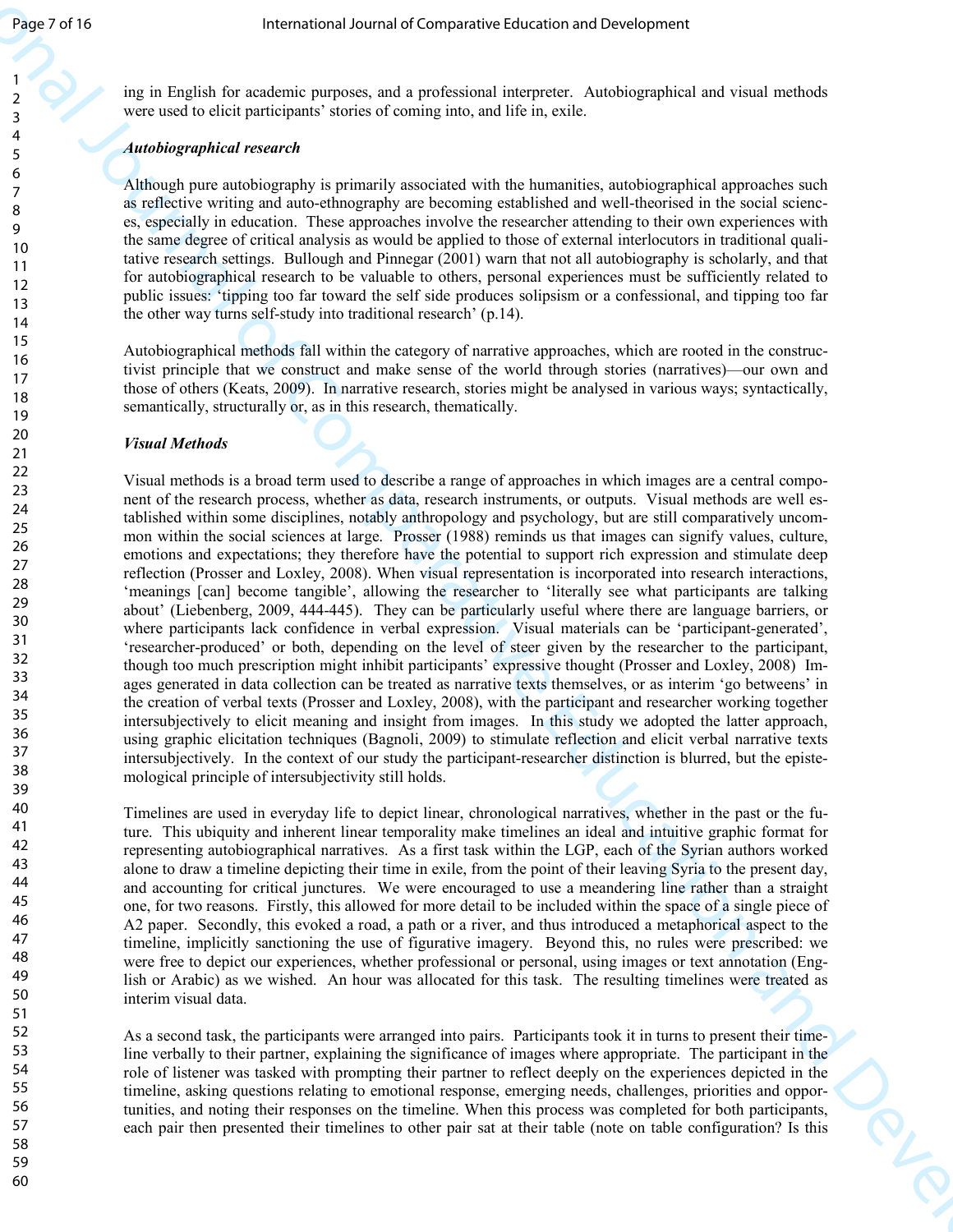important?) This process lasted one hour and a half, and served to enrich the visual timelines with interim verbal data. At the same time, it provided an authentic opportunity to share experiences and perspectives with colleagues, establishing a collective frame of reference and bolstering relational understanding and trust.

The third and final stage of data generation involved writing up the annotated timelines as narrative prose. Participants were offered the choice of either writing in Arabic for subsequent translation into English, or writing directly in English with support from UK colleagues specialising in English for academic purposes. In the event, all chose the latter approach. The resulting written texts were collected at the end of the day by the facilitators, and constituted the final data set.

#### **Coding and analysis of narrative data**

The second day of the LGP was dedicated to coding, analysing and presenting the data. The facilitators shared the 12 anonymised individual narrative texts with the wider group. The purpose of this was manifold: to reveal the diversity of our individual interactions with the Syrian crisis, to practise language skills through reading and summarising text, and ultimately to look at how, through thematic analysis, we as participant researchers could begin to consider communicating our experiences to an external audience. The second day's activities can be categorised into three stages, as follows:

#### **Stage 1: Reading and coding (time)**

- 1. The Syrian participant-researchers were allocated into three groups of four
- 2. Twelve anonymized individual texts were placed on each table for participants to read
- 3. Participants were asked to pick three texts (none of which should be their own)
- 4. Participants read the texts, summarising each line of text with a few keywords

This first stage allowed participants to practise their language skills through reading for meaning, and to build vocabulary through the use of keywords to summarise sentences. This was also the beginning phase of thematic analysis, as informed by inductive coding principles (Thomas, 2006). [to insert definition of induc tive coding]. Indeed, for many of the participants this was a new approach to research, and as such was part of the facilitators' overall aims for learning to take place in the LGP.

#### *Stage 2: Identifying high-level categories (time)*

- 1. Each group discussed the keywords/codes identified by individual participants
- 2. Each group identified high-level themes
- 3. Themes were shared, compared, discussed and refined with the wider group

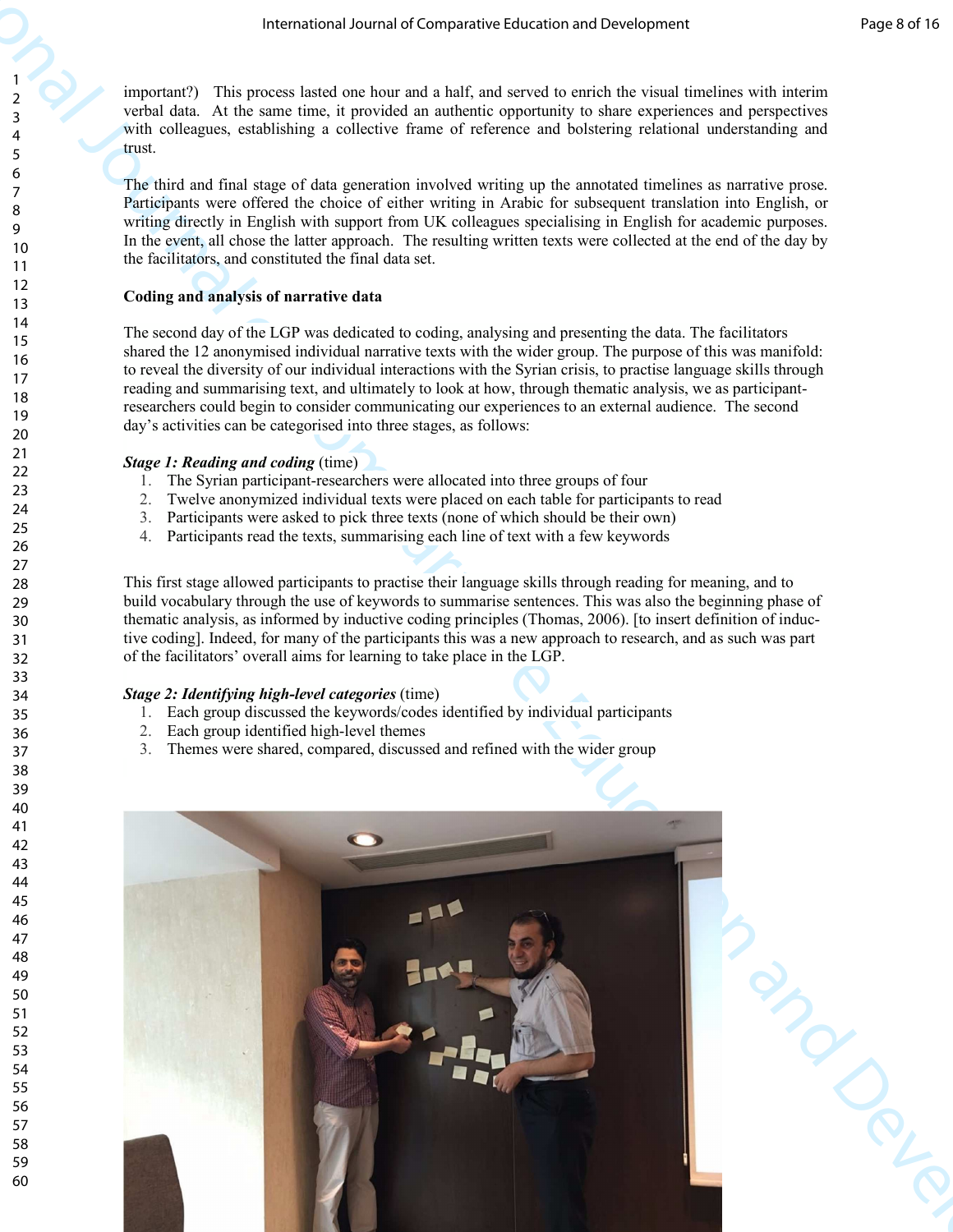#### **Figure 3. Discussion of inter-rater coding**

The process of discussing and refining the thematic codes served as a means of inter-rater validity checking, highlighting instances of consistency and divergence in interpretation.

#### *Stage 3: preparing and delivering a presentation (time)*

- 1. Introduction of presentation structure (IMRAD)
- 2. Groups to create presentation
- 3. Groups to practice presentation locally
- 4. Groups to deliver presentation to the wider Syria Programme cohort

**International of Comparative Education Comparative Education and Development Comparative Education and Development Comparative Education And Comparative Education and Development Comparative Education and Development Com** Participants were encouraged to structure their presentations following an Introduction, Methods, Results and Discussion (IMRAD) structure (e.g. Wu, 2011). This not only allowed us to allocate individuals to work on certain sections of the presentation, before bringing it together as one, but more importantly reinforced the notion of participants *as researchers*, by providing a tool through which we could reflect on the activities over the last two days to communicate our experiences to each other, and outwardly.

#### *Write-up: a final stage of analysis*

The process of writing up our presentations as narrative prose to reflect our collective experiences arguably constituted a final stage of intersubjective analysis in and of itself, in that it entailed sustained immersion in the data, through which further analytical insights arose after the LGP event had finished.

#### **Findings**

**Displacement and upheaval.** A profound sense of emotional distress and upheaval emerged from the narratives, particularly in relation to first leaving Syria. One participant recalled fleeing the country at short no tice with their family, taking no belongings with them and with only the clothes they were wearing at the time. Others expressed sadness and difficulty in writing about this period of their lives:

In 2013 I left Syria. It was a sad experience to be forced to leave my country for the first time: nobody can imagine my emotional situation except for someone who has had the same experience.

[and]

It's very sad to write about your educational journey during revolution and war, especially in Syria.

Almost all participants wrote in terms of 'fleeing', or being 'forced to leave', with varying degrees of urgen cy; just one participant left for reasons other than safety concerns (work) in 2013. With the exception of one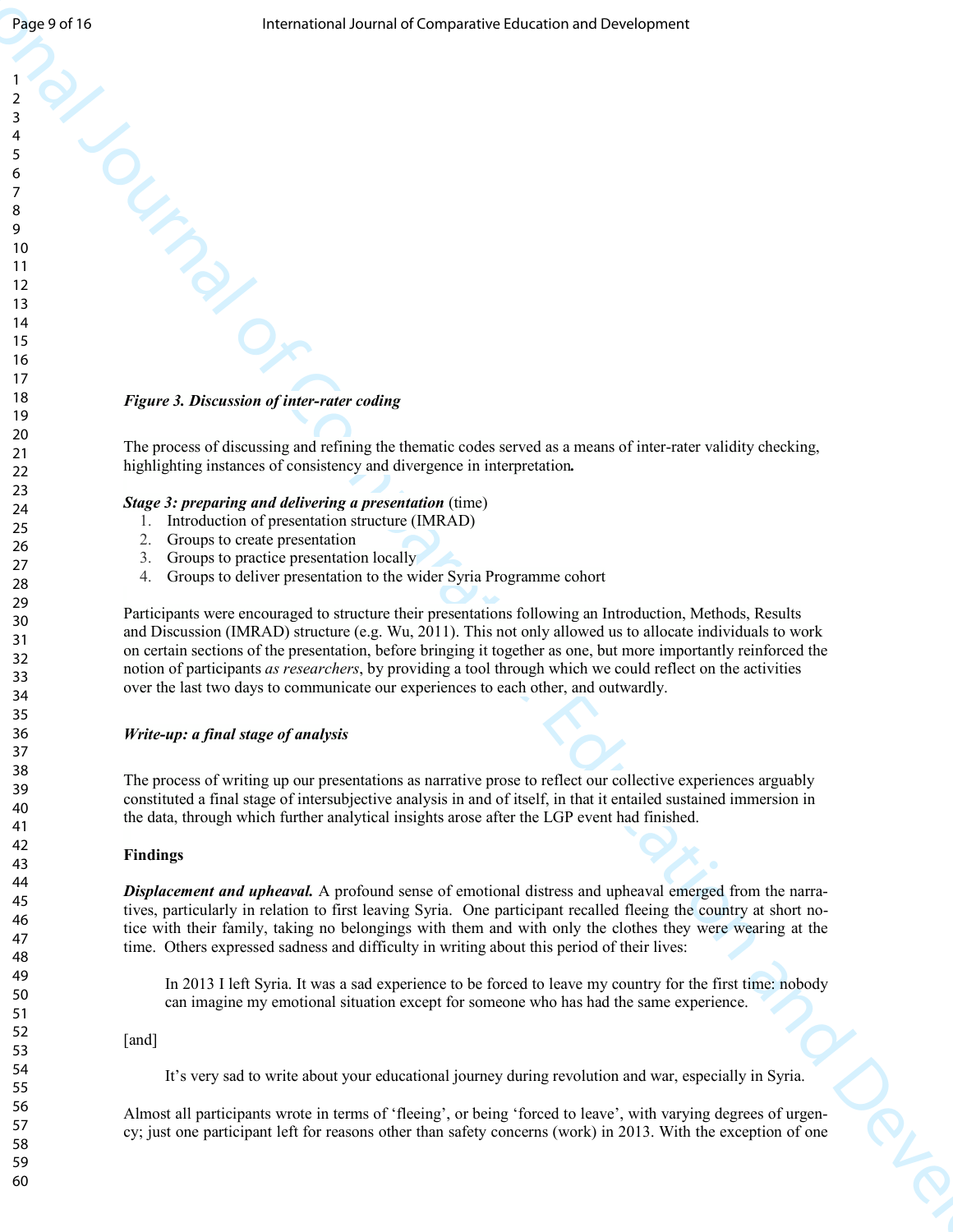participant who had fled in 2011 at the outbreak of war, participants had stayed in Syria for a number of years during the crisis. Some participants wrote of enduring air strikes, or harassment by intelligence authori ties. Most left between 2013 and 2016 and one in 2017. As one participant noted, they had remained until 'leaving Syria was the only choice'.

Some described difficulties in adjusting to 'a new society, culture and way of life' since arriving in Turkey. For one participant, who had spent some years in Jordan in between leaving Syria and arriving in Turkey, the scale and population density in particular were a shock:

Turkey is a very big country, and too busy. It is like a vast continent, with about 70 million people in comparison with only 7 million in Jordan. With that you find a lot of pitfalls. Daily life is a drama.

Others however found Turkish culture to be similar to their own, and felt able to settle into their new way of life easily:

I came to Turkey towards the end of 2013. I felt as though I had been freed from a prison, as Turkey is similar to Syria.

Common across the narratives were difficulties relating to language. None of the participants could speak Turkish at the time of their arrival in Turkey, and they had had to learn alongside trying to find work and put down roots. One participant reported feeling exhausted from speaking Arabic at home, Turkish at work, and trying to learn English in the evenings, while another, who had secured an academic post in a university with a high proportion of Arab and Kurdish speaking students, had to 'mix three languages in Teaching'.

*Frustration and despondency*. Several of the narratives depicted periods of intense despondency, particularly in the early stages of exile:

I fled in August 2014, and had to live with my sister's family for four months without work. I was up set and disappointed, but I had to seek any job I could to keep my self-respect.

#### [and]

In the beginning, this new life was so challenging and exhausting. [...] I felt that my general situation got worse and worse.

Some participants wrote of their frustration at having their academic careers interrupted, with one noting that 'achievement is a source of pleasure, and when you have barriers to your achievement you will be frustrat ed.' Two participants had had to stop their doctoral studies:

I finished my master's degree in 2010, and published two articles in a scientific research magazine in 2010 and 2011. I began my PhD in 2011, and worked on it for one year, but I was forced to stop be cause of the troubles in Syria.

#### [and]

In 2011, after four years of PhD research, the university said "you are expelled, and you can no longer finalise your dissertation". [...] As a result, I left for Jordan, without my PhD, only with my heartbreak, so I was very frustrated.

**INTERFERICANT SUBSERVERTURE CONDUCT AND ACTES CONDUCT CONDUCT AND ACTES CONDUCT CONDUCT CONDUCT AND A CONDUCT CONDUCT CONDUCT CONDUCT CONDUCT CONDUCT CONDUCT CONDUCT CONDUCT CONDUCT CONDUCT CONDUCT CONDUCT CONDUCT CONDUC** The majority of participants had encountered bureaucratic or legislative hurdles of some form or another in their attempts to reengage in academic life. Many lacked official documentation, which prevented them from applying for academic posts, while others were unable to work in public universities or for public com panies due to the conditions of their work permits. The long bureaucratic process associated with issuing a formal contract had forced one participant to leave Turkey for a period:

I came to Turkey and had an interview in the faculty of tourism at [Name] University. I had to wait about three months for the higher education ministry to approve my contract with the university. Dur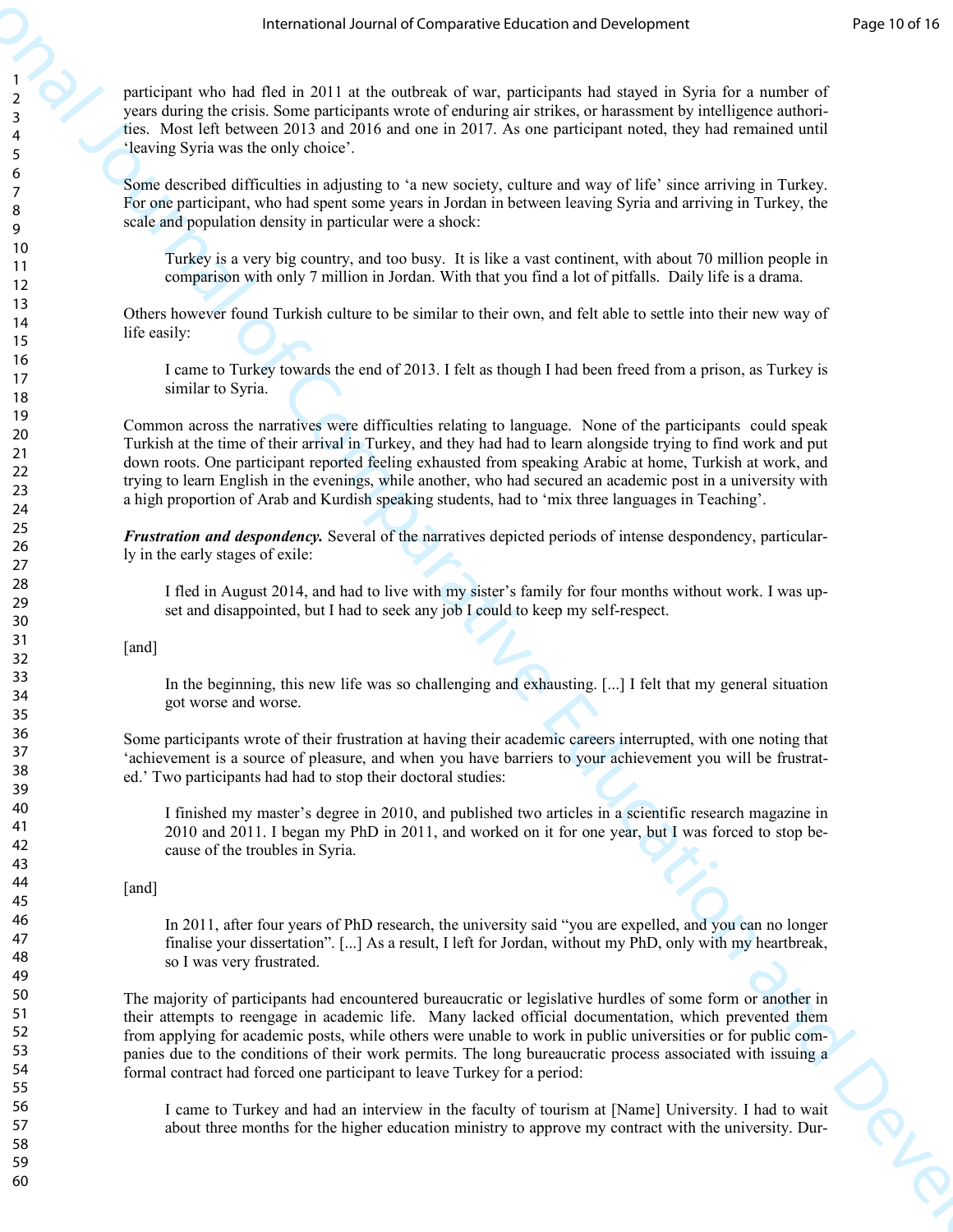ing the waiting period, I went to Iraqi Kurdistan and taught at [Name] University, [but] complexities of working and residency meant I could not cope with living and teaching there. Fortunately, [Name] University eventually contacted me and told me that my contract was approved.

Another participant lost their job following the closure of their research laboratory:

I was lucky to find a job in my field, and I worked as a lab technician in a medical centre for 18 months. But this centre was closed by the Turkish government because it was unlicensed.

**FROM 2018 PERTURN COMPARTIES (COMPARTIES) PERTURN 2018 PERTURN 2018 PERTURN 2018 PERTURN 2018 PERTURN 2018 PERTURN 2018 PERTURN 2018 PERTURN 2018 PERTURN 2018 PERTURN 2018 PERTURN 2018 PERTURN 2** *Continuing with academic life.* Employment status varied widely across the group. Some were now employed on stable contracts at Turkish universities, while others were employed on rolling, fixed-term contracts that left them feeling precarious. Others were engaged in volunteer work, others had found project work with NGOs, and others still were currently unemployed. Many found it frustrating to work in areas outside of academia, and outside their area of disciplinary expertise. For example:

When we moved to Turkey I found it hard to find work in education, particularly in my discipline. [so] I worked in a retail company as an admin officer and accountant. [This] made me feel unsatisfied be cause it kept me away from my disciplinary domain for more than one year.

#### [and]

It was a big challenge for me to teach in a new language, new educational system and different facul ty, as in Syria I was teaching in the Arabic language and in the economics faculty.

Those who had found work in education noted its impact on their emotional well-being,

I applied to [Name] University to be a teacher in Business administration. Although I did not earn much money, I felt so happy to stand in front of students again and teach.

#### [and]

After two years in NGOs I returned to the academic domain in [Name] University as a business and economics lecturer, which brought the joy of teaching and standing in front of the students back into my life.

...while others who had found work with NGOs that utilised their expertise for relief work felt a similar sense of relief and fulfilment:

In August 2016 I was interviewed and accepted for a job in an INGO [relating to] livelihoods and ag riculture in particular. At that moment I felt that a door had been opened.

#### [and]

In September 2013 [...] I left Syria to go and work for an organization in the field of charity and humanitarian aid for Syrian people in Turkey. During that time I had warm feelings.

Some participants had crossed the border back into Syria since taking residence in Turkey in order to teach in universities. One participant, who had initially fled to Turkey in 2013, had returned to Syria in 2015 to take on a teaching role for two years. They described feelings of duty and pride:

One reason for returning to Syria was to teach in [Name] University. I felt it was very important for me to teach [there], because I have a PhD degree [and] my students can benefit from my knowledge. [During] that time I was very proud of myself, and thought I was doing my duty.

Another recounted their experiences of setting up a new university with colleagues prior to fleeing Syria, in order to deliver higher education to students whose formal studies had been interrupted: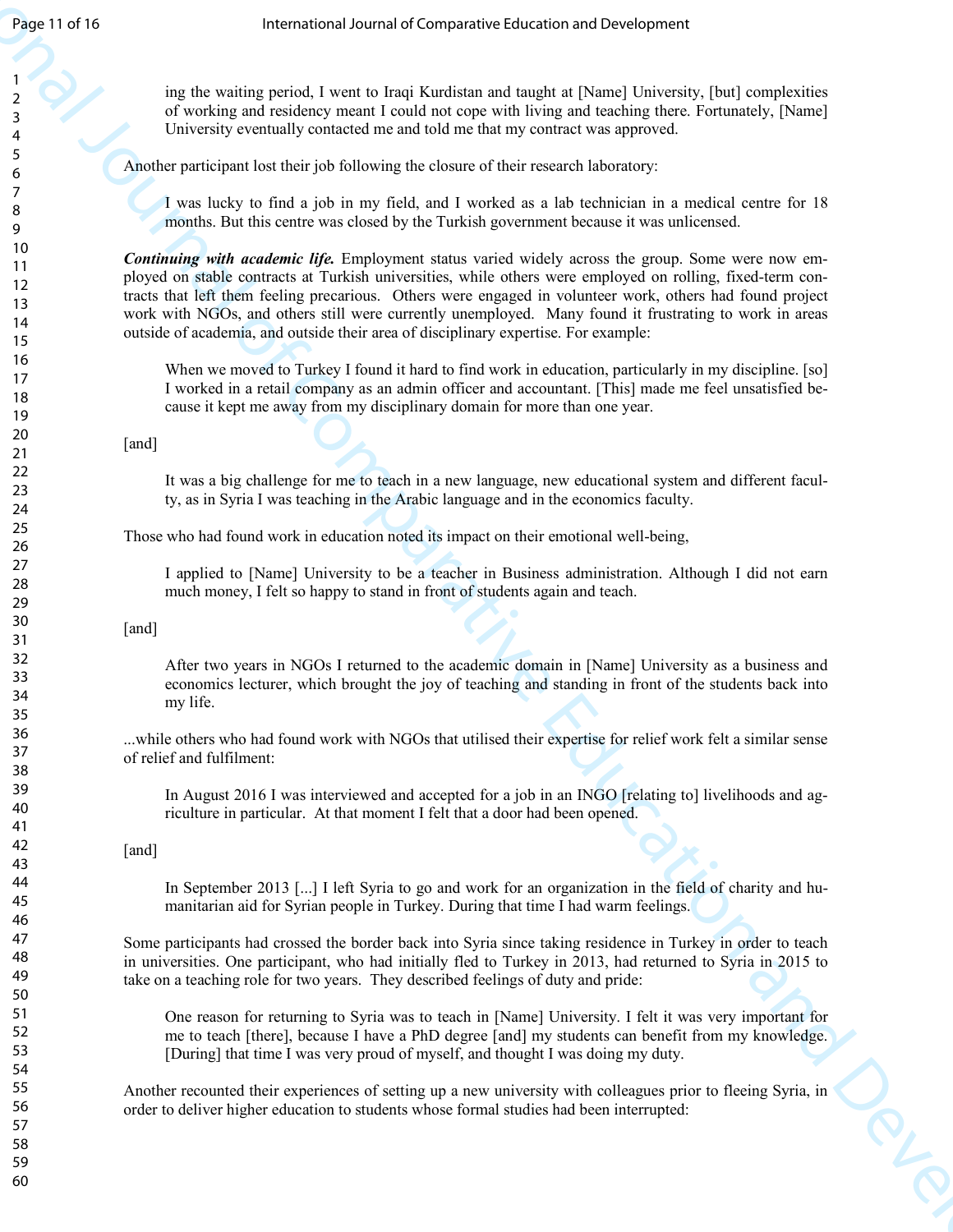At that time there was less money, but good relationships between colleagues, and between teachers and students, because we were working as volunteers and our students appreciated highly the knowledge and treatment they received.

Others wrote about other areas of academic life, such as publishing research articles or monographs. For one participant, this evoked feelings of happiness, but was tempered with sadness due to other aspects of their identity being suppressed:

In 2015 I published my first article in English in an international journal, and at the start of 2018 I published my first book in the Turkish language, with a Turkish co-author. I was both very happy, and very sad. To publish a book is a good achievement for an academic, but it was not in my mother tongue (Kurdish) as this was prevented by law. Nor was it in my second mother tongue (Arabic), the language that I have always studied in.

Another participant recounted his efforts to get his academic career back on track 'from zero':

I decided to be optimistic and forget the past, and made the critical decision to start a new PhD from zero at Jordanian university, despite the high cost. I got funding and started the PhD in parallel with an MBA. It was very three hard and challenging years [during which] I had to write a thesis in Islamic law and a dissertation in administration simultaneously. It is very rare, but incredibly, I completed successfully in 2016.

The majority of participants marked their joining the Cara SP on their timelines of their time in exile. Some, particularly those who had only recently joined the SP (and for whom this was their first residential event), wrote in terms of anticipated benefits, while others wrote of the benefit they had already gained from the programme. For example:

At a critical moment I heard about the Cara Programme from colleagues, and applied and was accept ed. [Since joining] I have felt reborn. This programme helps me to work in a team and improve my English and academic skills, especially in scientific writing so I can prepare my work for publication.

#### [and]

**INTernational of Comparative Entertainment and the symphony and the symphony and the symphony international ACC (** $\sim$  **100 mm) (** $\sim$  **100 mm) (** $\sim$  **100 mm) (** $\sim$  **100 mm) (** $\sim$  **100 mm) (** $\sim$  **100 mm) (** $\sim$  **100 mm) (** $\sim$  **100** My improvement was not too noticeable for the first three months, between February and May 2017 when the tutor started to help me [with] English language by through the weekly online sessions. [But] my English language has improved well in the last ten months, and now I believe I can speak more easily and confidently than before my involvement in the CARA programme. As a consequence of participation in this programme (the online sessions, the webinars and the workshops) some essential things have progressively improved, such as English language [and] academic writing skills.

#### **Hope for the future.**

Participants wrote of their hopes and aspirations for the future. Two of the participants planned to leave Turkey and continue their academic careers abroad, whether in the UK, Canada, 'or any country'. Of these participants, one believed it was necessary to move if they were 'to find a role in [their] disciplinary domain in research and teaching'. Others were more committed to continuing their academic development in Turkey:

Carrying out a PhD in one of the Turkish universities […] would be a good option [for me].

[and]

I have changed my priorities. I am planning to do a PhD [here] because it seems to me that it will open many doors In Turkey in particular. It would mean I could access the Turkish [job] market. I see myself teaching in future.

Two participants who had only recently joined the Cara SP wrote of their expectations of the programme, based on the recommendations of peers. One participant wrote that they had 'got involved with the hope of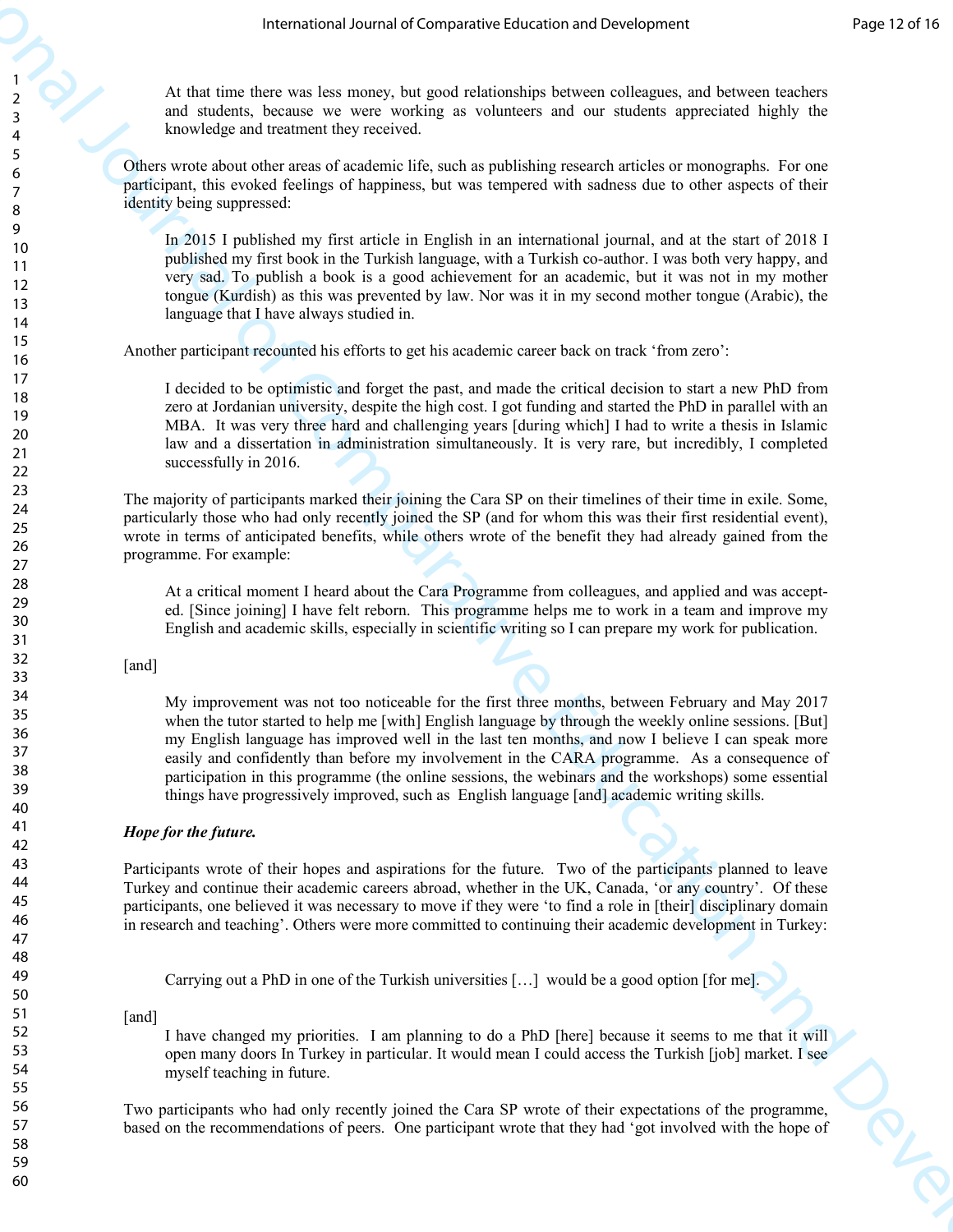keeping in touch with colleagues, whether Syrian or international.' Others discussed their future plans in terms of making the most of a difficult situation:

Overall, it is not easy time in life. However with some support from CARA I'm managing to survive and stay alive.

[and]

The point is how can you organise your life, and make it easy.

Despite its having arisen as a major concern at other Cara events, and perhaps because of the focus on per sonal experiences in this particular LGP, only one participant addressed the issue of Syria's future directly in their narrative. They wrote of their Syrian students' being a source of inspiration, and a reason to be op timistic about the future:

I was happy and full of hope, especially when looking into my students' eyes. I believe we can recover Syria, and rebuild our institutions.

#### **Reflective evaluation of the large group process**

Reflective evaluation was conducted via an online video conference, lasting ninety minutes, during which the Syrian and UK-based authors shared thoughts regarding the outcomes of the LGP and needs going forward. Notes were taken and circulated for checking and further elaboration.

The Syrian authors' reflective evaluations of the LGP centred around the interrelated themes of collabora tion, time constraints, and skills development. With regard to the former, many noted that collaboration of this kind was a new experience; there was no culture of collaborative research in Syrian academia, particu larly not with colleagues of different status or disciplinary background, and we were generally accustomed to solitary scholarship. Handling and negotiating different ideas and perspectives, and working towards consen sus in depicting our collective circumstances, was thus an unfamiliar and challenging experience for many of us, but ultimately a valuable one. Having time to share and learn about each other's experiences of coming into and living in exile led us to mutual understanding and recognition.

**IF and 18 of the matrix of the state of the matrix in the state of the first of the matrix of the matrix of the matrix of the matrix of the matrix of the matrix of the matrix of the matrix of the matrix of the matrix of** Related to this, we discussed the issue of a broader lack of trust among Syrians, which presented barriers to collaboration between individuals and communities. Working with non-Syrians, who can adopt a neutral status (which is declared explicitly by Cara), can help to broker and foster collaborations that might not other wise occur, or which might break down due to mistrust. However, it was noted that mistrust of foreigners can also be an issue following the crisis, and that this might present its own obstacles in some circumstances. It is important therefore to make concerted efforts to build trust both within the Syrian academic community and between Syrian academics and non-Syrian counterparts, but also to be realistic about what can be achieved, and at what pace: building trust and mutual understanding takes time.

From the perspective of the UK-based authors, bearing witness to our colleagues' stories has afforded us a more nuanced understanding of their needs, challenges and aspirations, which in turn has led to a clearer un derstanding of the roles we can play in supporting them. It has thrown our comparatively comfortable expe riences as academics working in resource-rich UK universities in peacetime, into stark relief. We believe it is vital that academics in exile lead in setting their academic development agenda in line with their lived ex periences, and that international partners act responsively and supportively. Group processes that involve all stakeholders and work inductively to elicit relational understanding can ward against top-down intervention and promote needs-driven collaboration.

There was a shared frustration among Syrian and UK-based authors about the time constraints of the Syria Programme, and a feeling that the residential events were not long enough to fully develop collaborative pro ject ideas. After each residential event ends and the community disperses, the challenges of daily inevitably consume our time, and projects are set aside and often not seen through. For one female participant in par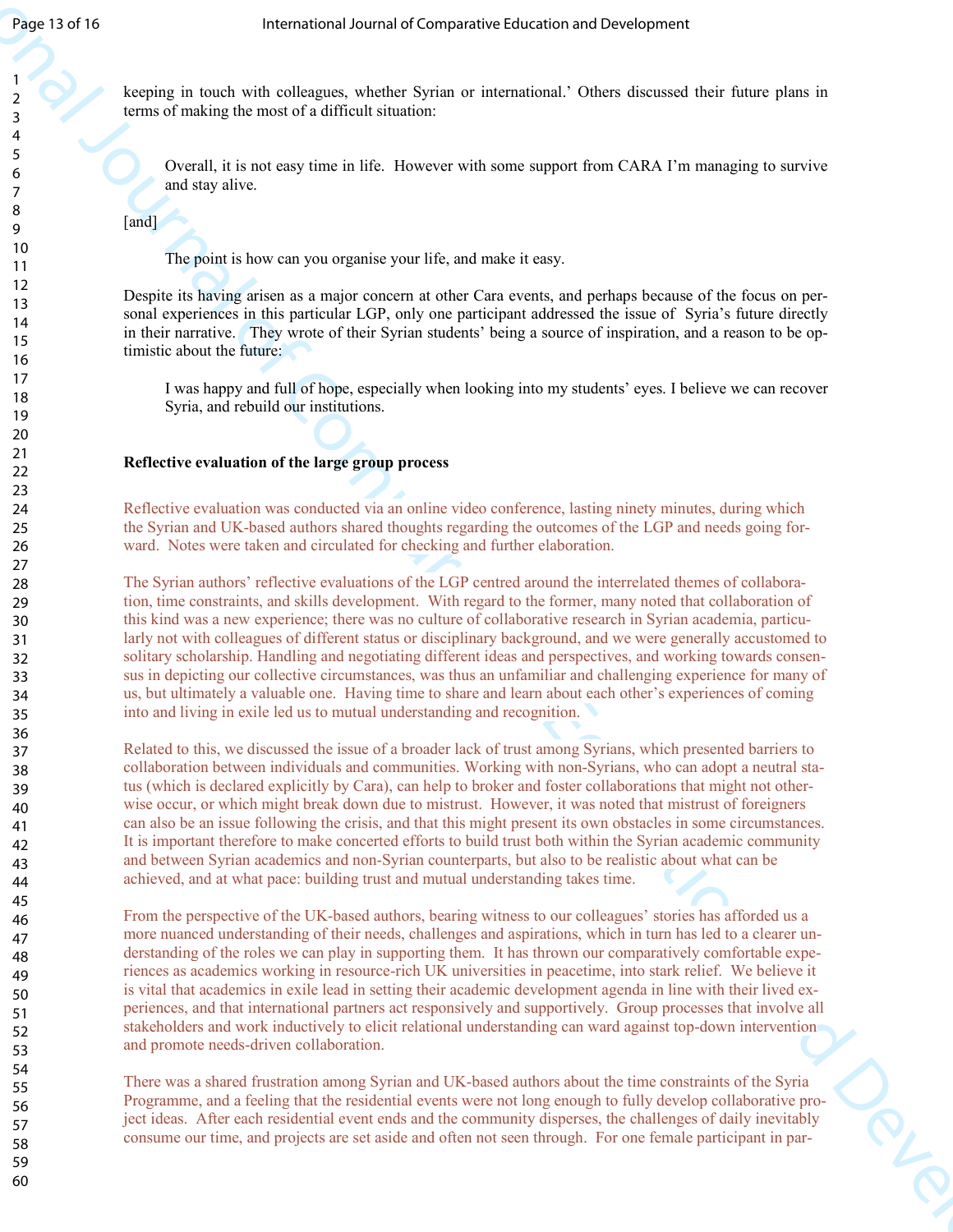ticular, childcare and other domestic responsibilities are all-consuming and leave her with little time and energy to devote to academic work. Without a team within which to share tasks and responsibilities, undertak ing research was simply not feasible in her current circumstances.

For the UK-based authors who work on the Cara SP on a voluntary basis, time spent on the programme needs to be made up elsewhere. There is little slack in our schedules, particularly at certain points of the year, and as with our Syrian colleagues sustaining momentum after residential events can be difficult. Cara's role as a coordinator is crucial in ensuring that deadlines are met and communication in maintained.

Some Syrian authors were less concerned about completing specific projects, and instead spoke in terms of longitudinal benefit. One spoke metaphorically of planting seeds at residential events, which would grow and bear fruit later on. Others saw the activities undertaken on the Syria programme as opportunities to ac quire new skills and ways of working. On this occasion, many saw value in gaining practical experience of qualitative research and analysis, which for some was directly applicable to our existing work. For others it has provided an insight into colleagues' ways of working, helping us to understand research practice across disciplinary boundaries, and even to consider where different research traditions might converge and com pliment each other.

**IFEND AND THE CONSULTER CONSULTER CONSULTER CONSULTER CONSULTER CONSULTER CONSULTER CONSULTER CONSULTER CONSULTER CONSULTER CONSULTER CONSULTER CONSULTER CONSULTER CONSULTER CONSULTER CONSULTER CONSULTER CONSULTER CONSUL** Building research capacity was a stated objective of the LGP, based on earlier needs analyses (see Cara, 2016; Authors, date). From the perspective of the UK-based authors, who designed and facilitated the LGP, that our colleagues engaged intuitively in authentic qualitative research, and in some cases were considering applying the techniques learned in their own research, confirms to us the value of the activities and assured us that this objective was being addressed. We are mindful however that for some this type of research sits outside of their expertise and research interests, and that if we are to address anxieties surrounding deskilling we must identify and develop opportunities for engaging in disciplinary research. This is no small task given the resource needs of (for example) experimental scientific research, and will require coordination between a range of regional and international stakeholders. Yet this highlights again the value of nurturing relational agency and expertise on the Syria programme, to support effective collaboration across diverse actors.

#### **Developing relational understanding**

While the data generated in this study pertains to the past experiences of the Syrian authors, the study's objectives are future-oriented. The theme of this special issue has focused our thinking towards the future of Syrian higher education— both short-term and long-term, both inside Syria and in exile— and the challenges it will entail. In the short-term, it is vital that the Syrian academic community in exile remains cohesive despite being geographically dispersed. Syrian academics and their international partners must develop ways of working together to sustain academic activity and develop strategies and resources for the present and future.

The professional contexts from which Edwards' (2011) concepts of relational agency and relational expertise were originally developed differ significantly from the SP. Nonetheless, there are clear points of analogy that support the conceptual utility of relational approaches here. Firstly, the diverse SP community compris es individuals with different disciplinary expertise and professional norms. Secondly, the problems and is sues at hand are highly complex and thus prone to interpretation from different disciplinary perspectives.

The need for mutual recognition and 'common knowledge' developed in 'boundary spaces' (Edwards, 2011, p.37) between different stakeholders' understandings is therefore crucial. The LGP depicted in this study provided a framework for facilitating authentic collaboration among a diverse group of Syrian academics in exile. Incorporating collaborative autobiographical research had the threefold advantages of eliciting com mon knowledge from individuals' experiences, building capacity in qualitative research and analysis tech niques, and stimulating sustained engagement across disciplinary and other boundaries. Collectively, these features helped the Syrian authors to overcome cultural and situational barriers to collaboration and build relational agency and expertise.

The concepts of relational agency and expertise are also pertinent to the transcultural dimension of the SP. Syrian higher education was comparatively isolationist prior to the crisis, and international collaboration was uncommon. As a result, there can be a disconnect in understandings of academic practice between Syrian academics on the SP and their UK colleagues, whose experience is rooted in the resource-rich and heavily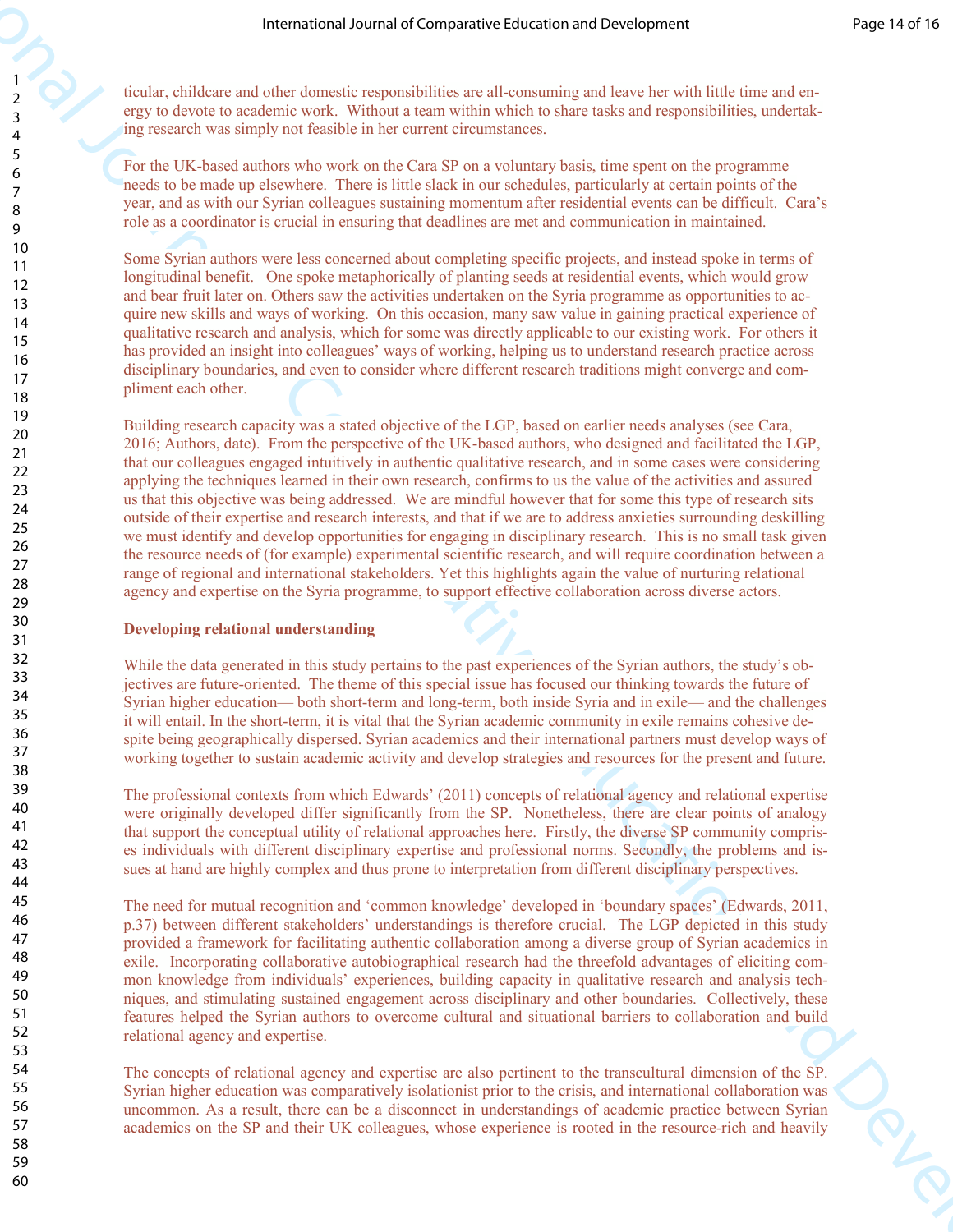internationalised context of UK higher education. Furthermore, linguistic and cultural differences constitute 'boundary spaces' where common knowledge is needed to support effective collaboration between Syrian and UK colleagues on the SP, and, looking beyond the immediate context, to support international collabora tion in the future. Although the UK-based authors served primarily as facilitators during the LGP itself, this gave way to less role-bound engagement in the subsequent reflective evaluation and write-up stages, further developing common knowledge and fostering relational understanding.

**FRANCISC INTERFERICATION CONSULTERING INTERFERICATION CONSULTERING INTERFERICATION CONSULTERING INTERFERICATION CONSULTERING INTERFERICATION CONSULTERING INTERFERICATION CONSULTERING INTERFERICATION CONSULT** Based on our experiences of the Syria Programme, in order to sustain academic communities in exile we recommend that time and resources be devoted to the development of relational agency and expertise. It would be remiss however not to acknowledge that the resource requirements for activities of the kind docu mented in this paper are considerable, and likely far beyond the reach of exiled communities without outside support. It is therefore essential that the international academic community recognises and acts upon its responsibility to support those in crisis. NGOs such as Cara provide nodes at which strategies can be formulated relationally by those in need and their collaborators, and through which external support can be coordi nated and allocated.

#### **References**

Authors, (Date).

Al-Ibrahim A. (2016). "Syrian Professor's plea: Make us part of the solution". *Al-Fanah*, February 28. Accessed 14/02/18 at https://www.al-fanarmedia.org/2016/02/syrian-professors-plea-make-us-part-of-thesolution/?ct=t%28Humanitarian+Universities+for+Syria%29

Anonymous (2016). "Syrian Academics between Reality and Ambition: The Perspective of a Syrian Aca demic in Exile. International Journal of Research from the Front-line", Vol 1, No.2, pp.17-22

Abdo, W. (2015). "To Be a Syrian Professor: Recipe for Tragedy." Al-Fanah, February 6. Retrieved  $25/10/17$  at: https://www.al-fanarmedia.org/2015/02/syrian-professor-recipe-tragedy/ Ammar, J. (2016). "Interview with Jamil Ammar." *International Journal of Research from the Front-line*,  $1(2): 156-162$ 

Avery, H. and Said, S. (2017). "Higher Education for Refugees: The Case of Syria". *Policy and Practice: A* Developmental Education Review. Vol. 24, pp.104-125

Babury, M. O. & Hayward, F. M. (2013). "A Lifetime of Trauma: Mental Health Challenges for Higher Ed ucation in a Conflict Environment in Afghanistan". *Education Policy Analysis Archives*, Vol.21, No. 68. Retrieved 25/10/17 from http://epaa.asu.edu/ojs/article/view/1219

Bagnoli, A. (2009), "Beyond the standard interview: The use of graphic elicitation and arts-based methods", *Qualitative Research*, Vol. 9 No. 5, pp.547–570.

Bakarat, S., and Milton, S. (2015), *Houses of Wisdom Matter: The Responsibility to Protect and Rebuild* Higher Education in the Arab World, Brookings Institution, Washington, D.C.

Bright, L.K. and Mahdi, G.S. (2009). "Out of Crisis: Reflections of an Iraqi and an American on Advocacy for Andragogy." *Adult Learning*, Vol.21, No.1-2, pp.37-41

Bullough, R.V. and Pinnegar, S. (2001), "Guidelines for quality in autobiographical forms of self study re search", *Educational Researcher*, Vol. 30 No. 3, pp. 13-21.